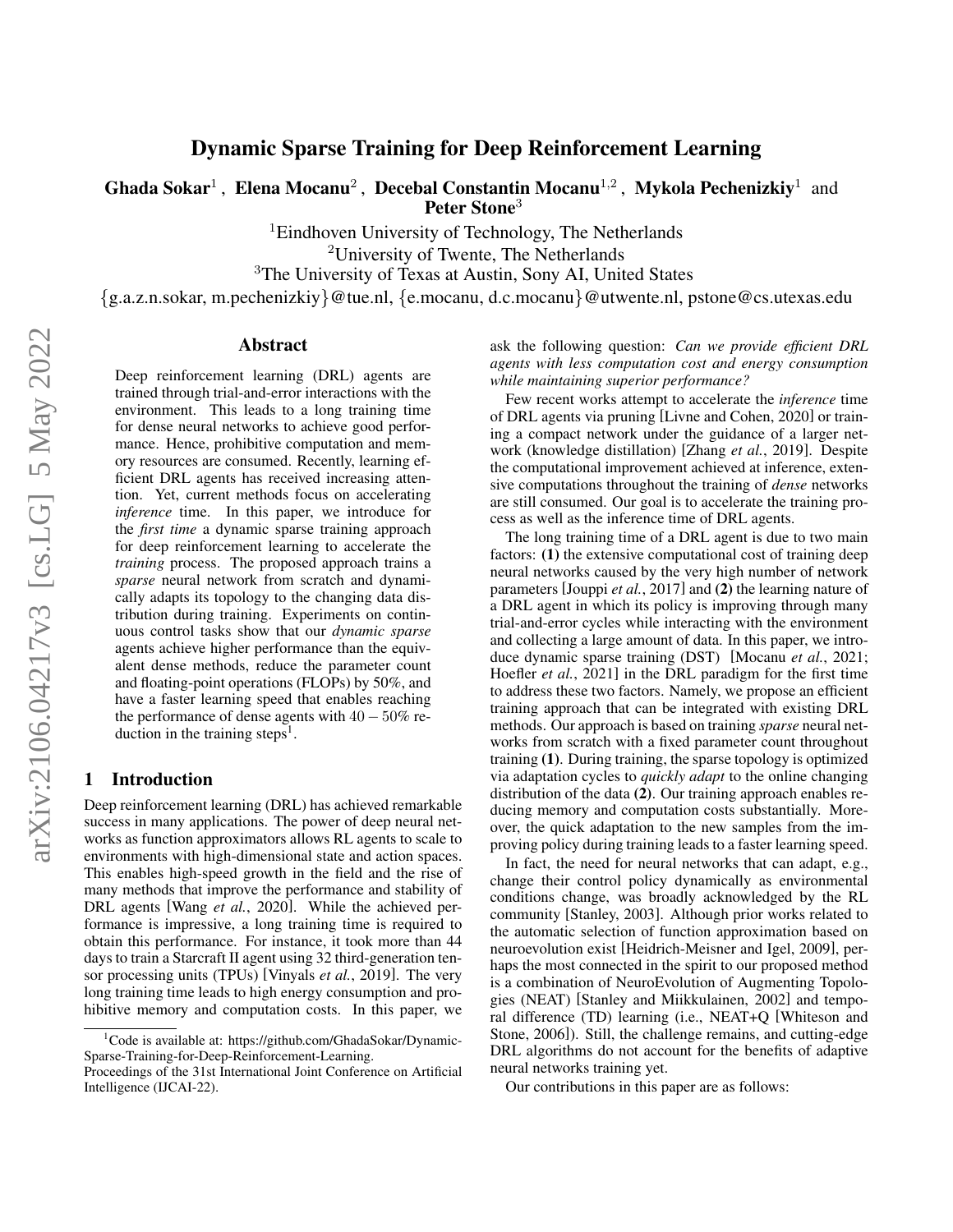- The principles of dynamic sparse training are introduced in the deep reinforcement learning field for the first time.
- Efficient improved versions of two state-of-the-art algorithms, TD3 [\[Fujimoto](#page-6-4) *et al.*, 2018] and SAC [\[Haarnoja](#page-6-5) *et al.*[, 2018a\]](#page-6-5), are obtained by integrating our proposed DST approach with the original algorithms.
- Experimental results show that our training approach reduces the memory and computation costs of training DRL agents by 50% while achieving superior performance. Moreover, it achieves a faster learning speed, reducing the required training steps.
- Analysis insights demonstrate the promise of dynamic sparse training in advancing the field and allowing for DRL agents to be trained and deployed on low-resource devices (e.g., mobile phones, tablets, and wireless sensor nodes) where the memory and computation power are strictly constrained. See Appendix [C](#page-8-0) for discussion.

# 2 Related Work

Sparsity in DRL. To the best of our knowledge, the current advance in deep reinforcement learning is achieved using *dense* neural networks. Few recent studies have introduced sparsity in DRL via pruning. PoPS [\[Livne and Co](#page-6-0)[hen, 2020\]](#page-6-0) first trains a dense teacher neural network to learn the policy. This dense teacher policy network guides the iterative pruning and retraining of a student policy network via knowledge distillation. In [Zhang *et al.*[, 2019\]](#page-7-2), the authors aim to accelerate the behavior policy network and reduce the time for sampling. They use a smaller network for the behavior policy and learn it simultaneously with a large dense target network via knowledge distillation. GST [\[Lee](#page-6-6) *et al.*[, 2021\]](#page-6-6) was proposed as an algorithm for weight compression in DRL training by simultaneously utilizing weight grouping and pruning. Some other works [Yu *et al.*[, 2019;](#page-7-7) Vischer *et al.*[, 2021\]](#page-7-8) studied the existence of the lottery ticket hypothesis [\[Frankle and Carbin, 2018\]](#page-6-7) in RL, which shows the presence of sparse subnetworks that can outperform dense networks when they are trained from scratch. Pruning dense networks increases the computational cost of the training process as it requires iterative cycles of pruning and retraining [\[Molchanov](#page-7-9) *et al.*, 2019a; [Renda](#page-7-10) *et al.*, 2020; [Molchanov](#page-7-11) *et al.*, 2019b; Chen *et al.*[, 2021\]](#page-6-8). This work introduces the first efficient training algorithm for DRL agents that trains sparse neural networks directly from scratch and adapts to the changing distribution.

Dynamic Sparse Training (DST). DST is the class of algorithms that train sparse neural networks *from scratch* and jointly optimize the weights and the sparse topology during training. This direction aims to reduce the computation and memory overhead of training dense neural networks by leveraging the redundancy in the parameters (i.e., being overparametrized) [Denil *et al.*[, 2013\]](#page-6-9). Efforts in this line of research are devoted to supervised and unsupervised learning. The first work in this direction was proposed by [\[Mocanu](#page-6-10) *et al.*[, 2018\]](#page-6-10). They proposed a Sparse Evolutionary Training algorithm (SET) that dynamically changes the sparse connectivity during training based on the values of the connections. The method achieves higher performance than dense models and static sparse neural networks trained from scratch. The success of the SET algorithm opens the path to many interesting DST methods that bring higher performance gain. These algorithms differ from each other in the way the sparse topology is adapted during training [\[Mostafa and Wang, 2019;](#page-7-12) Evci *et al.*[, 2020;](#page-6-11) [Dettmers and Zettlemoyer, 2019;](#page-6-12) [Jayaku](#page-6-13)mar *et al.*[, 2020;](#page-6-13) Bellec *et al.*[, 2018;](#page-5-0) Liu *et al.*[, 2021b;](#page-6-14) [Raihan and Aamodt, 2020;](#page-7-13) Yuan *et al.*[, 2021\]](#page-7-14). DST demonstrated its success in other fields as well, such as feature selection [\[Atashgahi](#page-5-1) *et al.*, 2020], continual learning [\[Sokar](#page-7-15) *et al.*[, 2021\]](#page-7-15), ensembling [Liu *et al.*[, 2021a\]](#page-6-15), federated learning [\[Zhu and Jin, 2019\]](#page-7-16), text classification and language modeling tasks [Liu *et al.*[, 2021c\]](#page-6-16), and adversarial training [Özdenizci and Legenstein, 2021].

In this work, we adopt the topological adaptation from the SET method in our proposed approach. The motivation is multifold. First, SET is simple yet effective; it achieves the same or even higher accuracy than dense models with high sparsity levels across different architectures (e.g., multi-layer perceptrons, convolutional neural networks, restricted Boltzmann machines). Second, unlike other DST methods that use the values of non-existing (masked) weights in the adaptation process, SET uses only the values of existing sparse connections. This makes SET truly sparse and memory-efficient [\[Liu](#page-6-17) *et al.*[, 2020\]](#page-6-17). Finally, it does not need high computational resources for the adaptation process. It uses readily available information during the standard training. These factors are favorable for our goal to train efficient DRL agents suitable for real-world applications. We leave evaluating other topological adaptation strategies for future work.

# <span id="page-1-0"></span>3 Proposed Method

In this section, we describe our proposed method, which introduces dynamic sparse training for the DRL paradigm. Here, we focus on integrating our training approach with one of the state-of-the-art DRL methods; Twin Delayed Deep Deterministic policy gradient (TD3) [\[Fujimoto](#page-6-4) *et al.*, 2018]. We named our new approach Dynamic Sparse TD3 or "DS-TD3" for short. TD3 is a popular and efficient DRL method that offers good performance in many tasks [Joshi *et al.*[, 2021;](#page-6-18) Shi *et al.*[, 2020;](#page-7-18) Ye *et al.*[, 2021;](#page-7-19) Woo *et al.*[, 2020;](#page-7-20) Hou *[et al.](#page-6-19)*, [2021\]](#page-6-19). Yet, our approach can be merged into other DRL algorithms as well. Appendix [E](#page-9-0) shows the integration with soft actor-critic (SAC) [\[Haarnoja](#page-6-5) *et al.*, 2018a].

TD3 is an actor-critic method that addresses the overestimation bias in previous actor-critic approaches. In actor-critic methods, a policy  $\pi$  is known as the *actor*, and a state-value function Q is known as the *critic*. Target networks are used to maintain fixed objectives for the actor and critic networks over multiple updates. In short, TD3 limits the overestimation bias using a pair of critics. It takes the smallest value of the two critic networks to estimate the Q value to provide a more stable approximation. To increase the stability, TD3 proposed a delayed update of the actor and target networks. In addition, the weights of the target networks are slowly updated by the current networks by some proportion  $\tau$ . *In this work*, we aim to dynamically train the critics and actor networks along with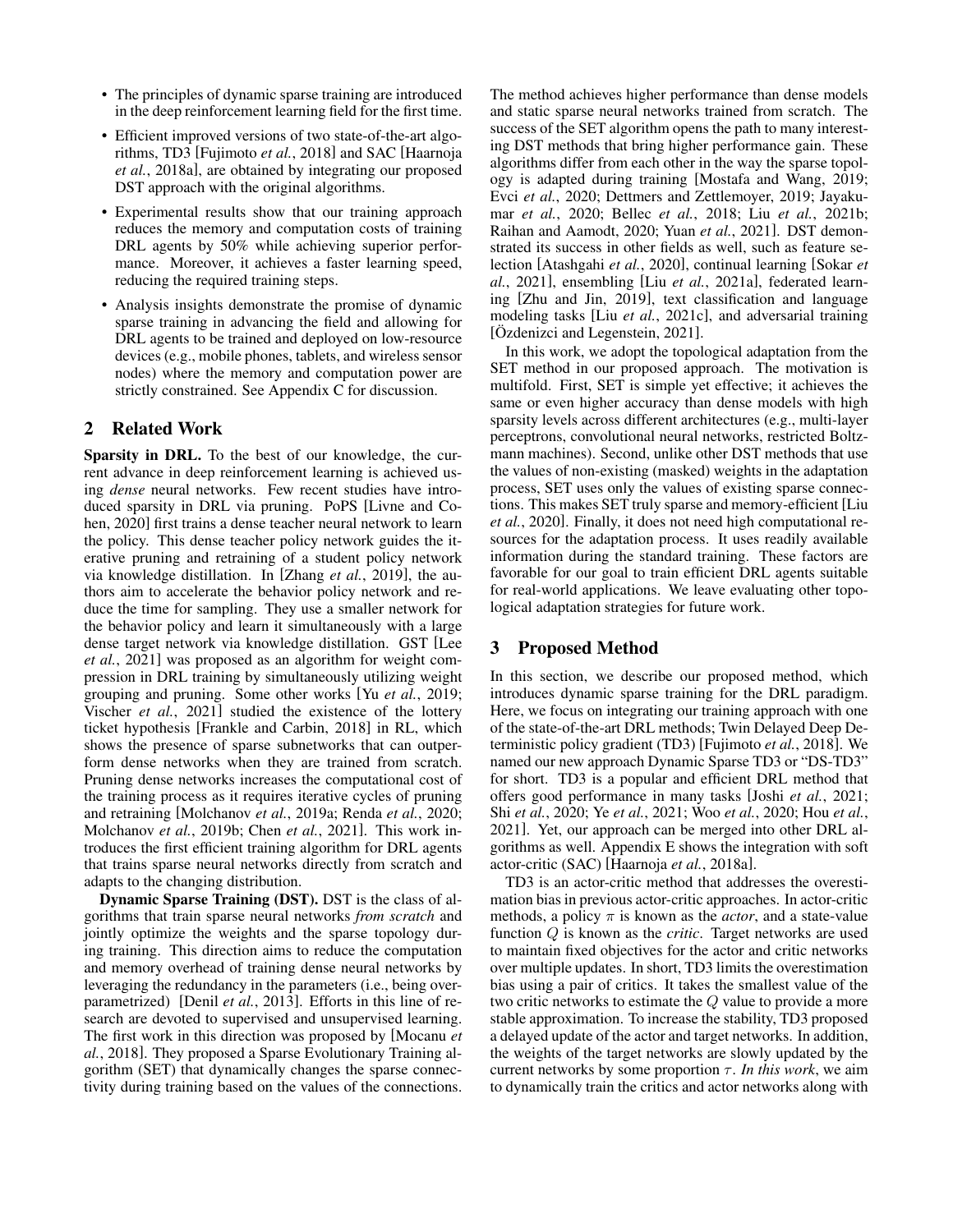their corresponding target networks from scratch with sparse neural networks to provide efficient DRL agents. In the rest of this section, we will explain our proposed DST approach for TD3. The full details are also provided in Algorithm [1.](#page-2-0)

Our proposed DS-TD3 consists of four main phases: sparse topology initialization, adaptation schedule, topological adaptation, and maintaining sparsity levels.

Sparse Topology Initialization (Algorithm [1](#page-2-0) L1-L4). TD3 uses two critic networks  $(Q_{\theta_1}, Q_{\theta_2})$  and one actor network  $(\pi_{\phi})$  parameterized by  $\theta_1 = \{\theta_1^l\}_{l=1}^L$ ,  $\theta_2 = \{\theta_2^l\}_{l=1}^L$ , and  $\phi = {\phi^l}|_{l=1}^L$  respectively; where L is the number of layers in a network. We initialize each of the actor and critic networks with a sparse topology. Sparse connections are allocated in each layer between the hidden neurons at layer  $l - 1$ and layer l. We represent the locations of the sparse connections by a binary mask  $\boldsymbol{M} = \{\boldsymbol{M}^l\}|_{l=1}^L$ . Following [\[Mocanu](#page-6-10) *et al.*[, 2018\]](#page-6-10), we use Erdős–Rényi random graph [\[Erdos](#page-6-20) *et al.*, [1960\]](#page-6-20) to initialize a sparse topology in each layer  $l$ . Namely, the probability of a connection  $j$  in layer  $l$  is given by:

$$
p(\boldsymbol{M}^j) = \lambda^l \frac{n^l + n^{l-1}}{n^l \times n^{l-1}},
$$
\n(1)

where  $\lambda^{l}$  is a hyperparameter to control the sparsity level in layer l, and  $n^{l-1}$  and  $n^l$  are the neurons count in layers  $l-1$ and l, respectively.  $M^{j} \in \{0, 1\}$ ; a value of 1 means the existence of a weight in location  $i$ . We omit the index  $l$  from the mask and weight matrices for readability. A sparse topology is created in each layer for the actor and critic networks:

$$
\begin{aligned}\n\phi &= \phi \odot M_{\phi}, \\
\theta_i &= \theta_i \odot M_{\theta_i}, \qquad \forall i \in \{1, 2\},\n\end{aligned} \tag{2}
$$

where  $\odot$  is an element-wise multiplication operator and  $M_{\phi}$ ,  $M_{\theta_1}$ , and  $M_{\theta_2}$  are binary masks to represent the sparse weights in the actor and two critic networks, respectively. The initial sparsity level is kept fixed during the training.

The target policy and target critic networks are parameterized by  $\phi^{\prime}$ ,  $\theta_1^{\prime}$ , and  $\theta_2^{\prime}$ , respectively. Initially, the target networks have the same sparse topology and the same weights as the current networks:  $\phi' \leftarrow \phi, \theta_1' \leftarrow \theta_1, \theta_2' \leftarrow \theta_2$ .

After the topological and weight initialization, the agent collects enough data before training using a purely exploratory policy. During training, for each time step, TD3 updates the pair of critics towards the minimum target value of actions selected by the target policy  $\pi_{\phi'}$ :

$$
y = r + \gamma \min_{i=1,2} Q_{\theta_i'}(s', \pi_{\phi'}(s') + \epsilon), \tag{3}
$$

where  $\gamma$  is the discounting factor, r is the current reward, s' is the next state, and  $\epsilon \sim clip(\mathcal{N}(0, \tilde{\sigma}), -c, c)$  is the proposed clipped noise by TD3, defined by  $\tilde{\sigma}$ , to increase the stability; where  $c$  is the clipped value. As discussed, TD3 proposed to delay the update of the policy network to first minimize the error in the value network before introducing a policy update. Therefore, the actor network is updated every  $d$  steps with respect to  $Q_{\theta_1}$  as shown in Algorithm [1](#page-2-0) L17-L19.

During the weight optimization of the actor and critic networks, the values of the existing sparse connections are only updated (i.e., the sparsity level is kept fixed). The sparse <span id="page-2-0"></span>Algorithm 1 DS-TD3 ( $\lambda^{l}, \eta, e, N, \tau, d$ )

- 1: Initialize critic networks  $Q_{\theta_1}, Q_{\theta_2}$  and actor network  $\pi_{\phi}$ with sparse parameters  $\theta_1$ ,  $\theta_2$ ,  $\phi$  with a sparsity level defined by  $\lambda^l$ :
- 2: Create  $M_{\phi}$ ,  $M_{\theta_1}$ , and  $M_{\theta_2}$  with Erdős–Rényi graph
- 3:  $\theta_1 \leftarrow \theta_1 \odot M_{\theta_1}, \theta_2 \leftarrow \theta_2 \odot M_{\theta_2}, \phi \leftarrow \phi \odot M_{\phi}$
- 4: Initialize target networks  $\theta'_1 \leftarrow \theta_1, \theta'_2 \leftarrow \theta_2, \phi' \leftarrow \phi$
- 5: Initialize replay buffer  $B$
- 6: for  $t = 1$  to  $T$  do
- 7: Select action with exploration noise  $a \sim \pi_{\phi}(s) + \epsilon$ ,
- 8:  $\epsilon \sim \mathcal{N}(0, \sigma)$  and observe reward r and new state s'
- 9: Store transition tuple  $(s, a, r, s')$  in  $\beta$
- 10: Sample mini-batch of N transitions from  $\beta$
- 11:  $\tilde{a} \leftarrow \pi_{\phi'}(s') + \epsilon, \quad \epsilon \sim clip(\mathcal{N}(0, \tilde{\sigma}), -c, c)$
- 12:  $y \leftarrow r + \gamma \min_{i=1,2} Q_{\theta_i'}(s', \hat{a})$
- 13:  $\theta_i \leftarrow argmin_{\theta_i} \frac{1}{N} \sum_{i} (y Q_{\theta_i}(s, a))^2$
- 14: if  $t \mod e$  then
- 15:  $\theta_i \leftarrow \text{TopologicalAdaptation}(\theta_i, M_{\theta_i}, \eta)$  (Algo. [2\)](#page-3-0)
- 16: end if
- 17: if  $t \mod d$  then
- 18: Update  $\phi$  by the deterministic policy gradient:
- 19:  $\nabla_{\boldsymbol{\phi}} J(\boldsymbol{\phi}) \leftarrow \frac{1}{N} \sum \nabla_a Q_{\boldsymbol{\theta}_1}(s, a) |_{a = \pi_{\boldsymbol{\phi}}(s)} \nabla_{\boldsymbol{\phi}} \pi_{\boldsymbol{\phi}}(s)$
- 20: **if**  $t \mod e$  then 21:  $\phi \leftarrow \text{TopologicalAdaptation}(\phi, M_{\phi}, \eta)$  (Algo. [2\)](#page-3-0)

22: end if

- 23: Update target networks:
- 24:  $\boldsymbol{d}_i \leftarrow \tau \boldsymbol{\theta_i} + (1-\tau) \boldsymbol{\theta_i'}$
- $25:$  $\mathbf{V} \leftarrow \tau \boldsymbol{\phi} + (1 - \tau) \boldsymbol{\phi} \mathbf{V}$
- 26: θ  $\mathbf{z}'_i \leftarrow \text{MaintainSparsity}(\boldsymbol{\theta}_i', \|\boldsymbol{\theta}_i\|_0)$  (Algo. [3\)](#page-3-1)
- $27:$  $\mathbf{D}' \leftarrow \text{MaintainSparsity}(\phi', \|\phi\|_0)$  (Algo. [3\)](#page-3-1)

28: end if 29: end for

topologies of the networks are also optimized during training according to our proposed adaptation schedule.

Adaptation Schedule. The typical practice in DST methods applied in the supervised setting is to perform the dynamic adaptation of the sparse topology after each training epoch. However, this would not fit the RL setting directly due to its dynamic learning nature. In particular, an RL agent faces instability during training due to the lack of a true target objective. The agent learns through trial and error cycles, collecting the data online while interacting with the environment. Adapting the topology very frequently in this learning paradigm would limit the exploration of effective topologies for the data distribution and give a biased estimate of the current one. To address this point, we propose to delay the adaptation process and perform it every  $e$  time steps, where e is a hyperparameter. This would allow the newly added connections from the previous adaptation process to grow. Hence, it would also give better estimates of the connections with the least influence in the performance and an opportunity to explore other effective ones. Analysis of the effect of the adaptation schedule in the success of applying dynamic sparse training in the RL setting is provided in Section [4.2.](#page-4-0)

Topological Adaptation (Algorithm [2\)](#page-3-0). We adopt the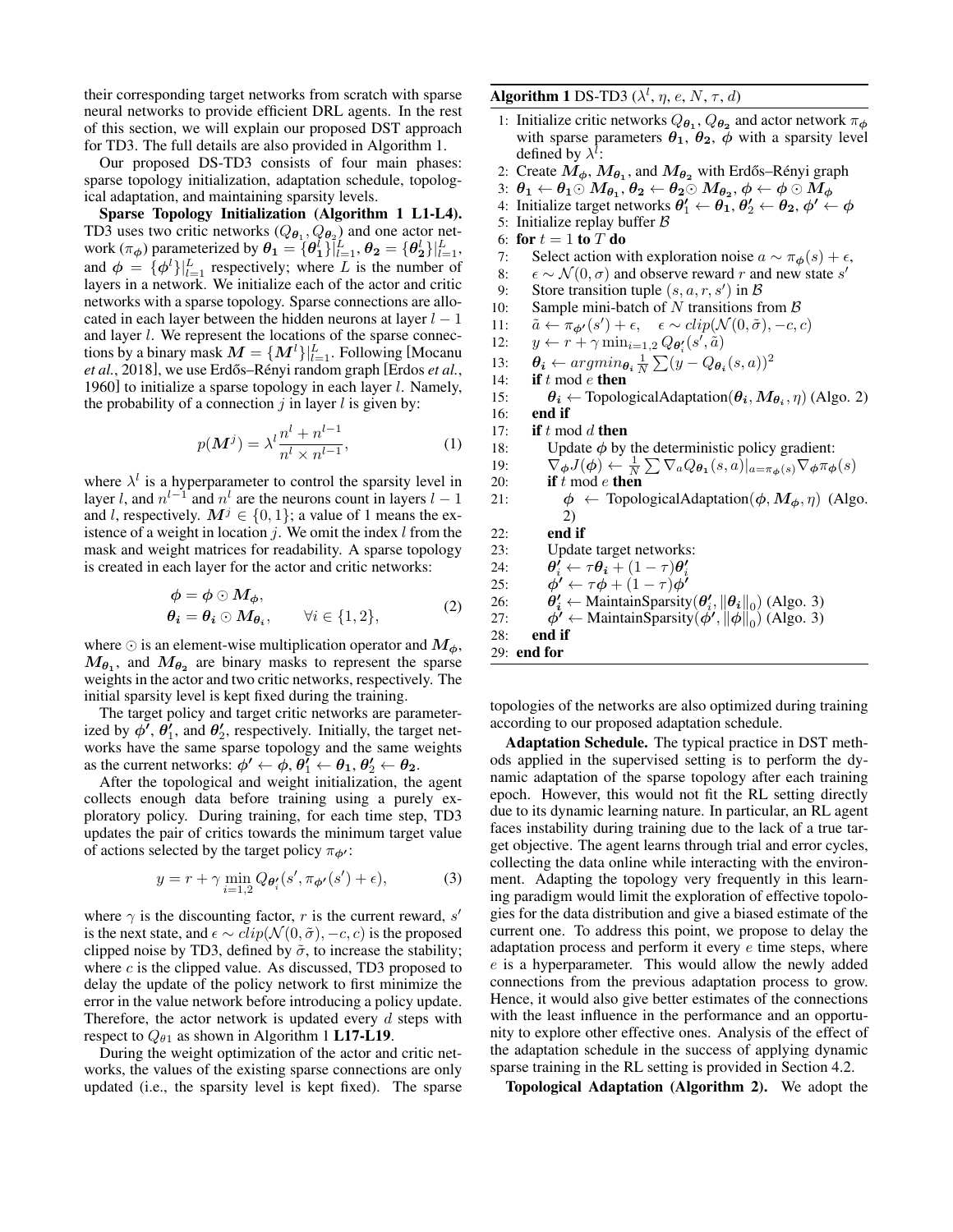### <span id="page-3-0"></span>**Algorithm 2** Topological Adaptation ( $X, M, \eta$ )

1:  $c \leftarrow \eta \left\| \boldsymbol{X} \right\|_0$ 2:  $c_p \leftarrow c/2$ ;  $c_n \leftarrow c/2$ 3:  $\tilde{X}^p \leftarrow \text{get}_p\text{-}th$ \_smallest\_positive( $X$ ) 4:  $X^n \leftarrow \text{get}_c_n\text{-}th$  largest\_negative(X) 5:  $\boldsymbol{M}^j \leftarrow \boldsymbol{M}^j - \mathbb{I}[(0 < \boldsymbol{X}^j < \tilde{\boldsymbol{X}}^p) \vee (0 > \boldsymbol{X}^j > \tilde{\boldsymbol{X}}^n)]$ 6: Generate c random integers  $\{x\}^{c}$ 7:  $M^j \leftarrow M^j + \mathbb{1}[(j == x) \wedge (\bar{X}^j == 0)]$ 8:  $X \leftarrow X \odot M$ 

<span id="page-3-1"></span>**Algorithm 3** Maintain Sparsity  $(X, k)$ 

1:  $\tilde{X} \leftarrow$  Sort\_Descending(|X|) 2:  $\mathbf{M}^j = \mathbb{I}[\|\mathbf{X}^j\| - \tilde{\mathbf{X}}^k \geq 0], \forall j \in \{1, ...\|\mathbf{X}\|_0\}$ 3:  $X = X \odot M$ 

adaptation strategy of the SET method [\[Mocanu](#page-6-10) *et al.*, 2018] in our approach. The sparse topologies are optimized according to our adaptation schedule. Every e steps, we update the sparse topology of the actor and critic networks. Here, we explain the adaptation process on the actor network as an example. The same strategy is applied for the critic networks.

The adaptation process is performed through a "drop-andgrow" cycle which consists of two steps. The first step is to *drop* a fraction  $\eta$  of the least important connections from each layer. This fraction is a subset  $(c_p)$  of the smallest positive weights and a subset  $(c_n)$  of the largest negative weights. Thus, the removed weights are the ones closest to zero. Let  $\tilde{\phi}^p$  and  $\tilde{\phi}^n$  be the  $c_p$ -th smallest positive and the  $c_n$ -th largest negative weights, respectively. The mask  $M_{\phi}$  is updated to represent the dropped connections as follows:

$$
M^j_{\phi}=M^j_{\phi}-\mathbb{I}[(0<\phi^j<\tilde{\phi}^p)\lor(0>\phi^j>\tilde{\phi}^n)],\quad \forall j\in\{1,...,\|\phi\|_0\},\ \ (4)
$$

where  $M_{\phi}^{j}$  is the element j in  $M_{\phi}$ , 1 is the indicator function,  $\vee$  is the logical OR operator, and  $\left\| . \right\|_0$  is the standard  $L_0$  norm. **The second step** is to *grow* the same fraction  $\eta$  of removed weights in random locations from the non-existing weights in each layer.  $M_{\phi}$  is updated as follows:

$$
M_{\phi}^{j} = M_{\phi}^{j} + \mathbb{1}[(j == x) \land (\phi^{j} == 0)], \quad \forall j \in \{1, ..., ||\phi||_{0}\}, \tag{5}
$$

where  $x$  is a random integer generated from the discrete uniform distribution in the interval  $[1, n^{(l-1)} \times (n^l)]$  and  $\wedge$  is the logical AND operator. The weights of the newly added connections are zero-initialized ( $\phi = \phi \odot M_{\phi}$ ).

Maintain Sparsity Level in Target Networks (Algorithm [3\)](#page-3-1). TD3 delays the update of the target networks to be performed every d steps. In addition, the target networks are slowly updated by some proportion  $\tau$  instead of making the target networks exactly match the current ones (Algorithm [1](#page-2-0) L23-L25). These two points lead to a slow deviation of the sparse topologies of the target networks from current networks. Consequently, the slow update of the target networks by  $\tau$  would slowly increase the number of non-zero connections in the target networks over time. *To address this*, after each update of the target networks, we prune the extra connections that make the total number of connections exceed the initial defined one. We prune the extra weights based on their smallest magnitude. Assume we have to retain  $k$  connections. The target masks of the actor  $(M'_{\phi'})$  and critics  $(M'_{\theta'_1}, M'_{\theta'_2})$ are calculated as follows:

$$
M_{\phi'}^{tj} = \mathbb{1}[|\phi^{tj}| - \tilde{\phi'}^k \ge 0], \quad \forall j \in \{1, ..., ||\phi'||_0\},
$$
  

$$
M_{\theta'_i}^{tj} = \mathbb{1}[|\theta_i^{tj}| - \tilde{\theta'}_i^k \ge 0], \quad \forall j \in \{1, ..., ||\theta_i^{t}||_0\}, \quad \forall i \in \{1, 2\},
$$
 (6)

where  $\tilde{\phi'}^k$  and  $\tilde{\theta''_i}$  $k$  is the k-th largest magnitude in the actor and critics respectively, and  $|(.)^j|$  is the magnitude of element  $j$  in the matrix. The target networks are updated as follows:

$$
\begin{aligned}\n\phi' &= \phi' \odot M'_{\phi'}, \\
\theta'_i &= \theta'_i \odot M'_{\theta'_i} \quad \forall i \in \{1, 2\}.\n\end{aligned} \tag{7}
$$

# <span id="page-3-2"></span>4 Experiments and Results

In this section, we assess the efficiency of our proposed dynamic sparse training approach for the DRL paradigm and compare it to state-of-the-art algorithms. Experimental settings are provided in Appendix [A.](#page-8-1)

Baselines. We compare our proposed DS-TD3 against the following baselines: (1) *TD3* [\[Fujimoto](#page-6-4) *et al.*, 2018], the original TD3 where dense networks are used for actor and critic models, (2) *Static-TD3*, a variant of TD3 where the actor and critic models are initialized with sparse neural networks which are kept fixed during training (i.e., there is no topological optimization), and (3) *SAC* [\[Haarnoja](#page-6-21) *et al.*, 2018b], a popular off-policy algorithm in which the policy is trained to maximize a trade-off between expected return and entropy which results in policies that explore better.

Benchmarks. We performed our experiments on MuJoCo continuous control tasks, interfaced through OpenAI Gym. We evaluate our proposed approach on five challenging environments (HalfCheetah-v3, Hopper-v3, Walker2d-v3, Antv3, and Humanoid-v3).

Metrics. We use multiple metrics to assess the efficiency of the studied DRL methods (Details are in Appendix [B\)](#page-8-2): (1) Return which is the standard metric used in DRL to measure the *performance* of an agent, (2) Learning curve area (LCA) which estimates the *learning speed* of a model (i.e., how quickly a model learns) [\[Chaudhry](#page-5-2) *et al.*, 2018] by measuring the area under the training curve of a method, (3) Network size (#params) which measures the *memory cost* via the number of network parameters, and (4) Floating-point operations (FLOPs) which estimate the *computational cost* required for training. It is the typical metric in the literature to compare a DST method against its dense counterpart (see Appendix [B](#page-8-2) for discussion).

### <span id="page-3-3"></span>4.1 Results

Learning Behavior and Speed. Figure [1](#page-4-1) shows the learning curve of studied methods. DS-TD3 has a much faster learning speed than the baselines, especially at the beginning of the training. After 40-50% of the steps, DS-TD3 can achieve the final performance of TD3. Static-TD3 does not have this favorable property which reveals the importance of optimizing the sparse topology during training to adapt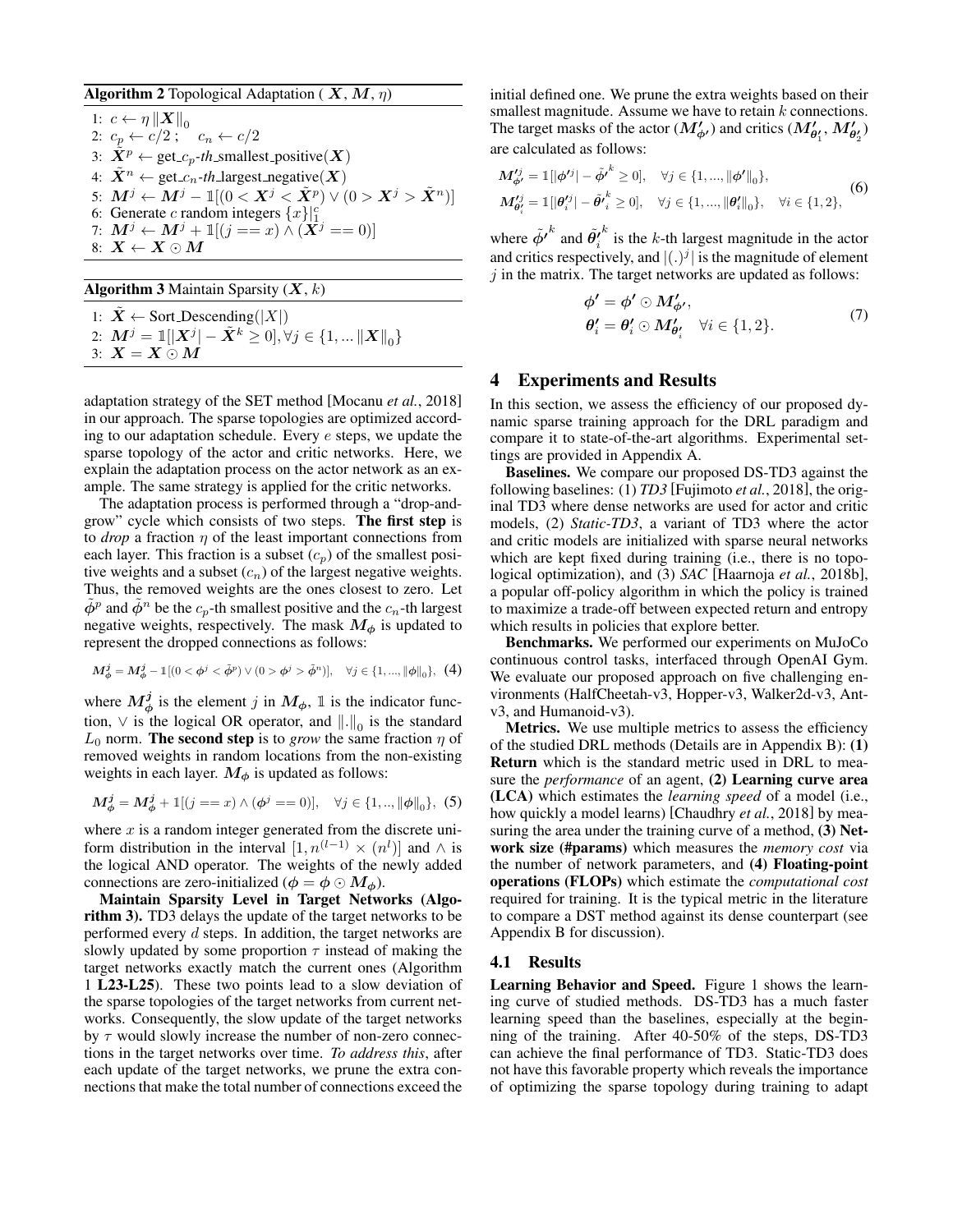<span id="page-4-1"></span>

Figure 1: Learning curves of the studied algorithms on different continuous control tasks. The shaded region represents the standard deviation of the average evaluation over 5 runs.

<span id="page-4-2"></span>

| Environment    | TD3    | Static-TD3 | $DS-TD3$ (ours) | SAC.   |
|----------------|--------|------------|-----------------|--------|
| HalfCheetah-v3 | 1.7686 | 1.7666     | 1.9560          | 1.7297 |
| Walker2d-v3    | 0.5264 | 0.5167     | 0.6956          | 0.6128 |
| Hopper- $v3$   | 0.4788 | 0.4984     | 0.5435          | 0.5572 |
| Ant- $v3$      | 0.5524 | 0.5807     | 0.6623          | 0.7969 |
| Humanoid-v3    | 0.3635 | 0.5182     | 0.6089          | 0.5639 |

Table 1: Learning curve area (LCA)  $(\times 5000)$  of different methods.

to the incoming data. The learning behavior of DS-TD3 is also faster than SAC in all environments except one. Table [1](#page-4-2) shows the learning curve area (LCA) of each method. DS-TD3 has higher LCA than TD3 and static-TD3 in all environments. It is also higher than SAC in three environments out of five. This metric is important to differentiate between two agents with similar final performance but very different LCA. Performance. Table [2](#page-5-3) shows the average return  $(R)$  over the last 10 evaluations. DS-TD3 outperforms TD3 in all environments. Interestingly, it improves TD3 performance by 2.75%, 20.48%, 64.18%, 16.88%, and 37.51% on HalfCheetah-v3, Walker2d-v3, Hopper-v3, Ant-v3, and Humanoid-v3 respectively. Static-TD3 has a close performance to TD3 in most cases except for Humanoid-v3, where Static-TD3 outperforms TD3 by 30.98%. DS-TD3 has a better final performance than SAC in three environments.

### <span id="page-4-0"></span>4.2 Analysis

Memory and Computation Costs. We analyze the costs needed for the training process by calculating the FLOPS and #params for the actor and critics. We performed this analysis on Half-Cheetah-v3. #params for dense TD3 is 214784, which requires  $1 \times (1.07e14)$  FLOPs to train. With our DS-TD3, we can find a much smaller topology that can effectively learn the policy and the function value, achieving higher performance than TD3 with a sparsity level of 51%. This consequently reduces the number of required FLOPs to  $0.49\times(1.07e14)$ .

Adaptation Schedule. We analyze the effect of the adaptation schedule on the performance. In particular, we ask how frequently the sparse topology should be adapted? We performed this analysis on HalfCheetah-v3. Figure [2a](#page-5-4) shows the learning curves of DS-TD3 using different adaptation schedules controlled by the hyperparameter  $e$  (Section [3\)](#page-1-0). Adapting the topology very frequently (i.e.,  $e \in \{200, 500\}$ ) would not allow the connections to grow and learn in the dynamic changing nature of RL. The current adaptation process could remove some promising newly added connections from the previous adaptation process. This would be caused by a biased estimate of a connection's importance as it becomes a factor of the length of its lifetime. Hence, the very frequent adaptation would increase the chance of replacing some promising topologies. With less frequent adaptation cycles,  $e = 1000$  (the setting from the paper), DS-TD3 can learn faster and eventually achieves higher performance than other baselines. Giving the connections a chance to learn helps in having better estimates of the importance of the connections. Hence, it enables finding more effective topologies by replacing the least effective connections with ones that better fit the data. However, increasing the gap between every two consecutive adaptation processes to 2000 steps decreases the exploration speed of different topologies. As illustrated in the figure, DS-TD3 with  $e = 2000$  has a close learning behavior and final performance to the dense TD3. Yet, it still offers a substantial reduction in memory and computation costs. This analysis reveals the importance of the adaptation schedule in the success of introducing DST to the DRL field.

Sparsity Level. We analyze the performance of our pro-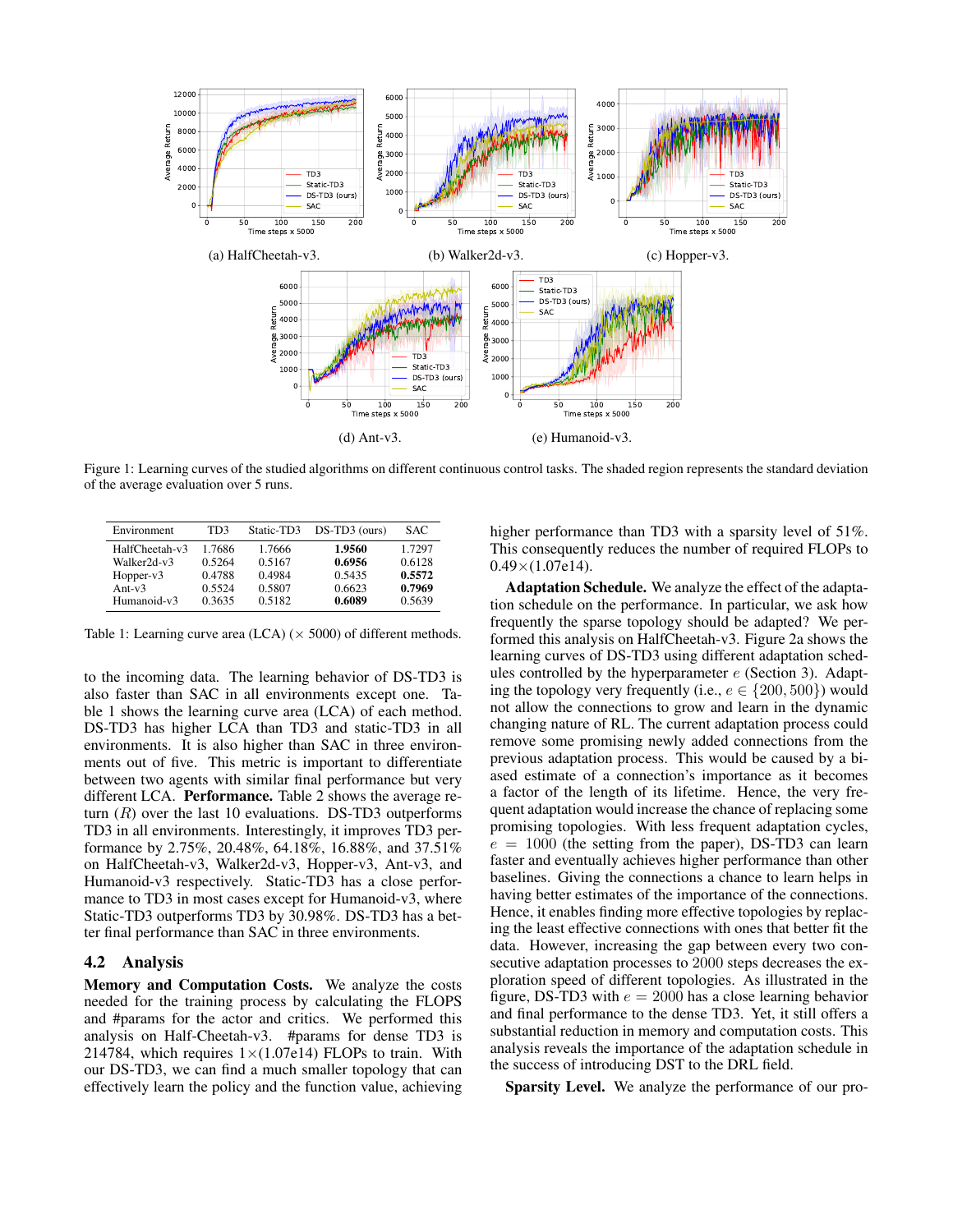<span id="page-5-3"></span>

| Method        | HalfCheetah-v3      | Walker2d-v3        | $Hopper-v3$         | Ant- $v3$           | Humanoid-v3         |
|---------------|---------------------|--------------------|---------------------|---------------------|---------------------|
| TD3           | 11153.48+473.29     | $4042.36 + 576.57$ | $2184.78 + 1224.14$ | $4287.69 + 1080.88$ | $3809.15 + 1053.40$ |
| Static-TD3    | $10583.84 + 307.03$ | 3951.01+443.78     | 3570.88+43.71       | 4148.61+801.34      | $4989\,47+546\,32$  |
| DS-TD3 (ours) | 11459.88+482.55     | $4870.57 + 525.33$ | $3587.17 + 70.62$   | $5011.56 + 596.95$  | $5238.16 + 121.71$  |
| SAC.          | 11415.23+357.22     | $4566.18 + 448.25$ | 3387.36+148.73      | 5848.64+385.85      | 5518.61+97.03       |

Table 2: Average return  $(R)$  over the last 10 evaluations of 1 million time steps.

<span id="page-5-4"></span>

Figure 2: The learning curves of DS-TD3 on HalfCheetah-v3 using different adaptation schedules (a) and sparsity levels (b).

posed method using different sparsity levels. Figure [2b](#page-5-4) shows the learning curves of the dense TD3 and DS-TD3. By removing 25% of the connections and training the sparse topology dynamically using DS-TD3, we can achieve a faster learning speed and a performance increase of 2.11%. More interestingly, with a higher reduction in the size of the networks by 50%, we achieve a much faster learning speed. However, when the network has a very high sparsity level (i.e., 80%), it fails to learn effective representations for the reinforcement learning setting. Learning DRL agents using very high sparse networks is still an open-challenging task.

Learning Behavior and Speed. DRL agents learn through trial-and-error due to the lack of true labels. An agent starts training with samples generated from a purely exploratory policy, and new samples are drawn from the learning policy over time. Our results show that dynamic sparse agents have faster adaptability to the newly improved samples, thanks to the generalization ability of sparse neural networks [\[Hoefler](#page-6-2) *et al.*[, 2021\]](#page-6-2). This leads to higher learning speed, especially at the beginning of the training. We hypothesize that dense neural networks, being over-parameterized, are more prone to memorize and overfit the inaccurate samples. A longer time is required to adapt to the newly added samples by the improved policy and forget the old ones.

To validate this hypothesis, we analyze the behavior of a dense TD3 agent when it starts training with samples generated from a learned policy instead of a purely exploratory one. We use two learned policies trained for  $5 \times 10^5$  and  $7 \times 10^5$ steps to draw the initial samples (see Appendix [D\)](#page-9-1). We performed this experiment on HalfCheetah-v3. As illustrated in Figure [3,](#page-5-5) the learning speed of DS-TD3 and TD3 becomes close to each other at the beginning. Afterward, DS-TD3 performs better than TD3 since the new samples are generated from the current learning policies. With initial samples drawn from more improved policy (Figure [3b\)](#page-5-5), dense TD3 learns faster. It achieves higher performance than the baseline that starts learning with samples drawn from the policy

<span id="page-5-5"></span>

Figure 3: Learning curves of agents that start training with samples drawn from policies trained for  $5 \times 10^5$  (a) and  $7 \times 10^5$  steps (b).

trained for  $5 \times 10^5$  steps (Figure [3a\)](#page-5-5). On the other hand, DS-TD3 is more robust to over-fitting, less affected by the initial samples, and quickly adapt to the improved ones over time.

# 5 Conclusion

Introducing dynamic sparse training principles to the deep reinforcement learning field provides an efficient training process for DRL agents. Our dynamic sparse agents achieve higher performance than the state-of-the-art methods while reducing the memory and computation costs by 50%. Optimizing the sparse topology during training to adapt to the incoming data increases the learning speed. Our findings show the potential of dynamic sparse training in advancing the DRL field. This would open the path to efficient DRL agents that could be trained and deployed on low-resource devices where memory and computation are strictly constrained.

### 6 Acknowledgments

This material is partly based upon work supported by the Google Cloud Research Credits program.

# References

- <span id="page-5-1"></span>[Atashgahi *et al.*, 2020] Zahra Atashgahi, Ghada Sokar, Tim van der Lee, Elena Mocanu, Decebal Constantin Mocanu, Raymond Veldhuis, and Mykola Pechenizkiy. Quick and robust feature selection: the strength of energyefficient sparse training for autoencoders. *arXiv preprint arXiv:2012.00560*, 2020.
- <span id="page-5-0"></span>[Bellec *et al.*, 2018] Guillaume Bellec, David Kappel, Wolfgang Maass, and Robert Legenstein. Deep rewiring: Training very sparse deep networks. In *International Conference on Learning Representations*, 2018.
- <span id="page-5-2"></span>[Chaudhry *et al.*, 2018] Arslan Chaudhry, Marc'Aurelio Ranzato, Marcus Rohrbach, and Mohamed Elhoseiny. Efficient lifelong learning with a-gem. In *International Conference on Learning Representations*, 2018.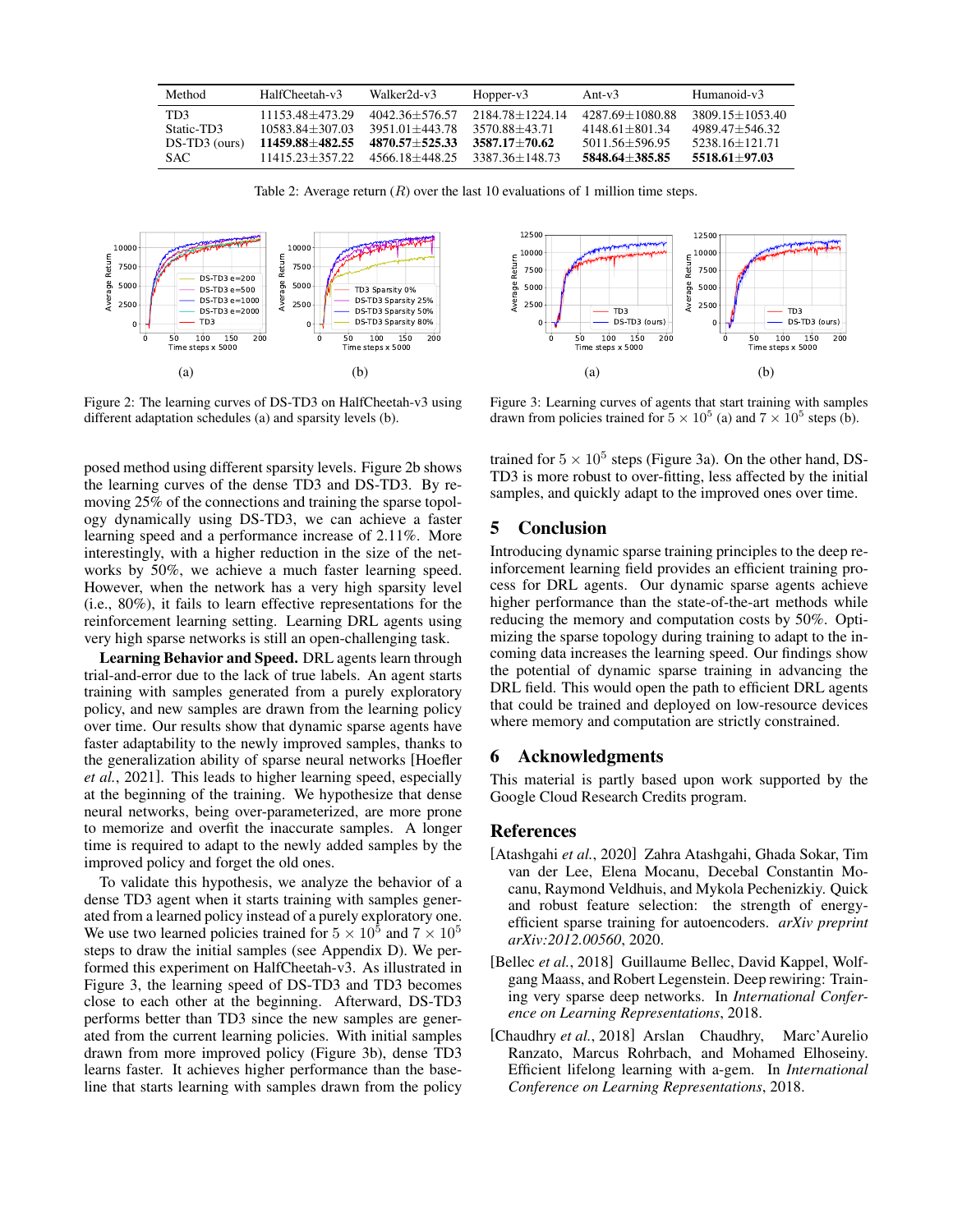- <span id="page-6-8"></span>[Chen *et al.*, 2021] Tianlong Chen, Jonathan Frankle, Shiyu Chang, Sijia Liu, Yang Zhang, Michael Carbin, and Zhangyang Wang. The lottery tickets hypothesis for supervised and self-supervised pre-training in computer vision models. In *Proceedings of the IEEE/CVF Conference on Computer Vision and Pattern Recognition*, pages 16306– 16316, 2021.
- <span id="page-6-9"></span>[Denil *et al.*, 2013] Misha Denil, Babak Shakibi, Laurent Dinh, Marc'Aurelio Ranzato, and Nando de Freitas. Predicting parameters in deep learning. In *Proceedings of the 26th International Conference on Neural Information Processing Systems-Volume 2*, pages 2148–2156, 2013.
- <span id="page-6-12"></span>[Dettmers and Zettlemoyer, 2019] Tim Dettmers and Luke Zettlemoyer. Sparse networks from scratch: Faster training without losing performance. *arXiv preprint arXiv:1907.04840*, 2019.
- <span id="page-6-20"></span>[Erdos *et al.*, 1960] Paul Erdos, Alfréd Rényi, et al. On the evolution of random graphs. *Publ. Math. Inst. Hung. Acad. Sci*, 5(1):17–60, 1960.
- <span id="page-6-11"></span>[Evci et al., 2020] Utku Evci, Trevor Gale, Jacob Menick, Pablo Samuel Castro, and Erich Elsen. Rigging the lottery: Making all tickets winners. In *International Conference on Machine Learning*, pages 2943–2952. PMLR, 2020.
- <span id="page-6-7"></span>[Frankle and Carbin, 2018] Jonathan Frankle and Michael Carbin. The lottery ticket hypothesis: Finding sparse, trainable neural networks. In *International Conference on Learning Representations*, 2018.
- <span id="page-6-4"></span>[Fujimoto *et al.*, 2018] Scott Fujimoto, Herke Hoof, and David Meger. Addressing function approximation error in actor-critic methods. In *International Conference on Machine Learning*, pages 1587–1596. PMLR, 2018.
- <span id="page-6-5"></span>[Haarnoja *et al.*, 2018a] Tuomas Haarnoja, Aurick Zhou, Pieter Abbeel, and Sergey Levine. Soft actor-critic: Off-policy maximum entropy deep reinforcement learning with a stochastic actor. In *International Conference on Machine Learning*, pages 1861–1870. PMLR, 2018.
- <span id="page-6-21"></span>[Haarnoja *et al.*, 2018b] Tuomas Haarnoja, Aurick Zhou, Kristian Hartikainen, George Tucker, Sehoon Ha, Jie Tan, Vikash Kumar, Henry Zhu, Abhishek Gupta, Pieter Abbeel, et al. Soft actor-critic algorithms and applications. *arXiv preprint arXiv:1812.05905*, 2018.
- <span id="page-6-3"></span>[Heidrich-Meisner and Igel, 2009] Verena Heidrich-Meisner and Christian Igel. Neuroevolution strategies for episodic reinforcement learning. *Journal of Algorithms*, 64(4):152– 168, 2009. Special Issue: Reinforcement Learning.
- <span id="page-6-2"></span>[Hoefler *et al.*, 2021] Torsten Hoefler, Dan Alistarh, Tal Ben-Nun, Nikoli Dryden, and Alexandra Peste. Sparsity in deep learning: Pruning and growth for efficient inference and training in neural networks. *arXiv e-prints*, pages arXiv–2102, 2021.
- <span id="page-6-22"></span>[Hooker, 2021] Sara Hooker. The hardware lottery. *Communications of the ACM*, 64(12):58–65, 2021.
- <span id="page-6-19"></span>[Hou *et al.*, 2021] Yangyang Hou, Huajie Hong, Zhaomei Sun, Dasheng Xu, and Zhe Zeng. The control method of

twin delayed deep deterministic policy gradient with rebirth mechanism to multi-dof manipulator. *Electronics*, 10(7):870, 2021.

- <span id="page-6-13"></span>[Jayakumar *et al.*, 2020] Siddhant Jayakumar, Razvan Pascanu, Jack Rae, Simon Osindero, and Erich Elsen. Topkast: Top-k always sparse training. *Advances in Neural Information Processing Systems*, 33:20744–20754, 2020.
- <span id="page-6-18"></span>[Joshi *et al.*, 2021] Tanuja Joshi, Shikhar Makker, Hariprasad Kodamana, and Harikumar Kandath. Application of twin delayed deep deterministic policy gradient learning for the control of transesterification process. *arXiv preprint arXiv:2102.13012*, 2021.
- <span id="page-6-1"></span>[Jouppi *et al.*, 2017] Norman P Jouppi, Cliff Young, Nishant Patil, David Patterson, Gaurav Agrawal, Raminder Bajwa, Sarah Bates, Suresh Bhatia, Nan Boden, Al Borchers, et al. In-datacenter performance analysis of a tensor processing unit. In *Proceedings of the 44th annual international symposium on computer architecture*, pages 1–12, 2017.
- <span id="page-6-6"></span>[Lee *et al.*, 2021] Juhyoung Lee, Sangyeob Kim, Sangjin Kim, Wooyoung Jo, and Hoi-Jun Yoo. Gst: Groupsparse training for accelerating deep reinforcement learning. *arXiv preprint arXiv:2101.09650*, 2021.
- <span id="page-6-17"></span>[Liu *et al.*, 2020] Shiwei Liu, Decebal Constantin Mocanu, Amarsagar Reddy Ramapuram Matavalam, Yulong Pei, and Mykola Pechenizkiy. Sparse evolutionary deep learning with over one million artificial neurons on commodity hardware. *Neural Computing and Applications*, 33:2589–2604, 2020.
- <span id="page-6-15"></span>[Liu *et al.*, 2021a] Shiwei Liu, Tianlong Chen, Zahra Atashgahi, Xiaohan Chen, Ghada Sokar, Elena Mocanu, Mykola Pechenizkiy, Zhangyang Wang, and Decebal Constantin Mocanu. Deep ensembling with no overhead for either training or testing: The all-round blessings of dynamic sparsity. *arXiv preprint arXiv:2106.14568*, 2021.
- <span id="page-6-14"></span>[Liu *et al.*, 2021b] Shiwei Liu, Decebal Constantin Mocanu, Yulong Pei, and Mykola Pechenizkiy. Selfish sparse rnn training. In Marina Meila and Tong Zhang, editors, *Proceedings of the 38th International Conference on Machine Learning*, volume 139 of *Proceedings of Machine Learning Research*, pages 6893–6904. PMLR, 18–24 Jul 2021.
- <span id="page-6-16"></span>[Liu *et al.*, 2021c] Shiwei Liu, Iftitahu Ni'mah, Vlado Menkovski, Decebal Constantin Mocanu, and Mykola Pechenizkiy. Efficient and effective training of sparse recurrent neural networks. *Neural Computing and Applications*, pages 1–12, 2021.
- <span id="page-6-0"></span>[Livne and Cohen, 2020] Dor Livne and Kobi Cohen. Pops: Policy pruning and shrinking for deep reinforcement learning. *IEEE Journal of Selected Topics in Signal Processing*, 14(4):789–801, 2020.
- <span id="page-6-10"></span>[Mocanu *et al.*, 2018] Decebal Constantin Mocanu, Elena Mocanu, Peter Stone, Phuong H Nguyen, Madeleine Gibescu, and Antonio Liotta. Scalable training of artificial neural networks with adaptive sparse connectivity inspired by network science. *Nature communications*, 9(1):1–12, 2018.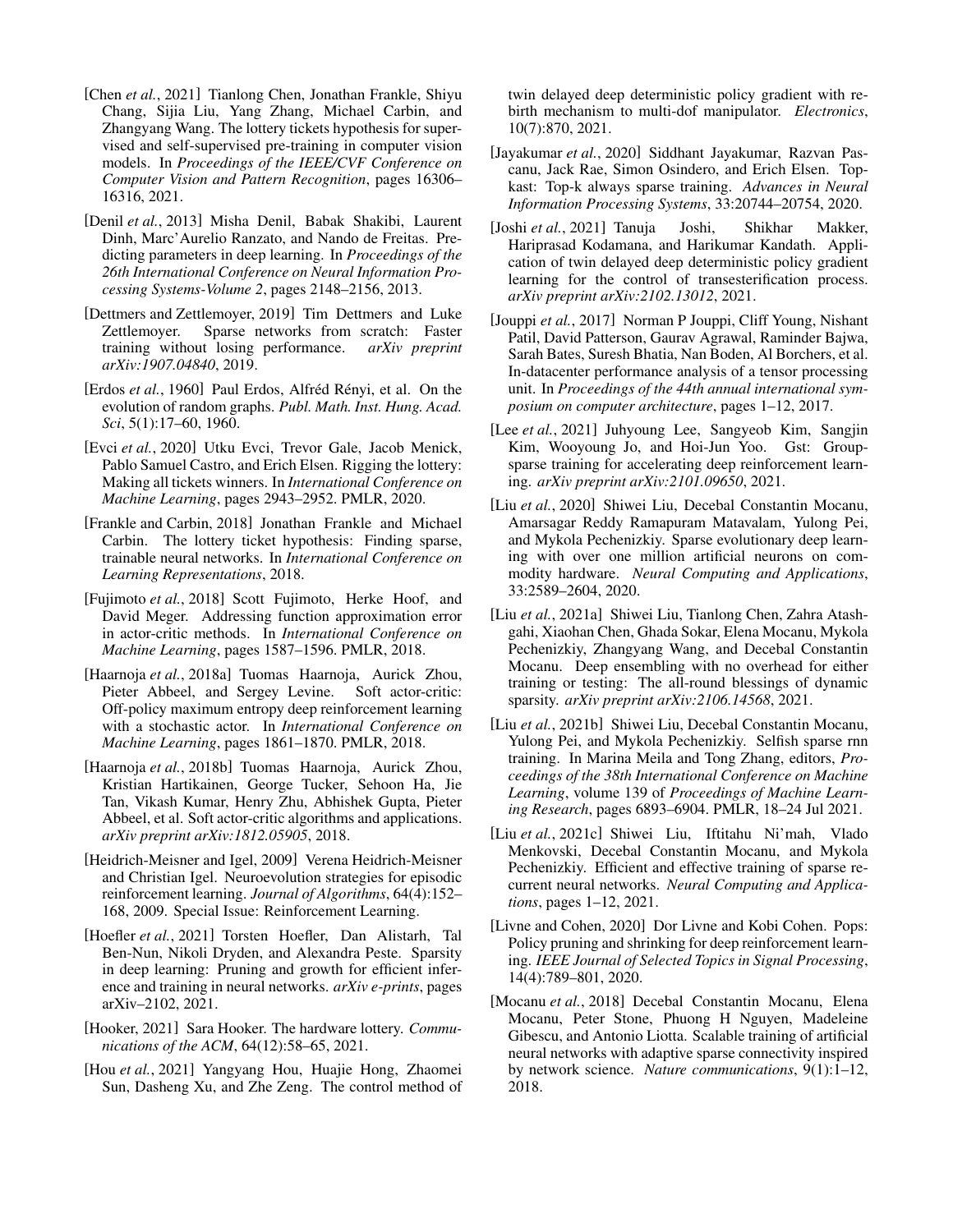- <span id="page-7-3"></span>[Mocanu *et al.*, 2021] Decebal Constantin Mocanu, Elena Mocanu, Tiago Pinto, Selima Curci, Phuong H Nguyen, Madeleine Gibescu, Damien Ernst, and Zita A Vale. Sparse training theory for scalable and efficient agents. In *Proceedings of the 20th International Conference on Autonomous Agents and MultiAgent Systems*, pages 34–38, 2021.
- <span id="page-7-9"></span>[Molchanov *et al.*, 2019a] P Molchanov, S Tyree, T Karras, T Aila, and J Kautz. Pruning convolutional neural networks for resource efficient inference. In *5th International Conference on Learning Representations, ICLR 2017-Conference Track Proceedings*, 2019.
- <span id="page-7-11"></span>[Molchanov *et al.*, 2019b] Pavlo Molchanov, Arun Mallya, Stephen Tyree, Iuri Frosio, and Jan Kautz. Importance estimation for neural network pruning. In *Proceedings of the IEEE/CVF Conference on Computer Vision and Pattern Recognition*, pages 11264–11272, 2019.
- <span id="page-7-12"></span>[Mostafa and Wang, 2019] Hesham Mostafa and Xin Wang. Parameter efficient training of deep convolutional neural networks by dynamic sparse reparameterization. In *International Conference on Machine Learning*, pages 4646– 4655. PMLR, 2019.
- <span id="page-7-17"></span>[Özdenizci and Legenstein, 2021] Ozan Özdenizci and Robert Legenstein. Training adversarially robust sparse networks via bayesian connectivity sampling. In *International Conference on Machine Learning*, pages 8314–8324. PMLR, 2021.
- <span id="page-7-13"></span>[Raihan and Aamodt, 2020] Md Aamir Raihan and Tor Aamodt. Sparse weight activation training. In H. Larochelle, M. Ranzato, R. Hadsell, M. F. Balcan, and H. Lin, editors, *Advances in Neural Information Processing Systems*, volume 33, pages 15625–15638. Curran Associates, Inc., 2020.
- <span id="page-7-10"></span>[Renda *et al.*, 2020] Alex Renda, Jonathan Frankle, and Michael Carbin. Comparing rewinding and fine-tuning in neural network pruning. *arXiv preprint arXiv:2003.02389*, 2020.
- <span id="page-7-18"></span>[Shi *et al.*, 2020] Qian Shi, Hak-Keung Lam, Chengbin Xuan, and Ming Chen. Adaptive neuro-fuzzy pid controller based on twin delayed deep deterministic policy gradient algorithm. *Neurocomputing*, 402:183–194, 2020.
- <span id="page-7-15"></span>[Sokar *et al.*, 2021] Ghada Sokar, Decebal Constantin Mocanu, and Mykola Pechenizkiy. Spacenet: Make free space for continual learning. *Neurocomputing*, 439:1–11, 2021.
- <span id="page-7-5"></span>[Stanley and Miikkulainen, 2002] Kenneth O Stanley and Risto Miikkulainen. Evolving neural networks through augmenting topologies. *Evolutionary computation*, 10(2):99–127, 2002.
- <span id="page-7-4"></span>[Stanley, 2003] Kenneth O. Stanley. Evolving adaptive neural networks with and without adaptive synapses. In *In Proceeedings of the 2003 Congress on Evolutionary Computation (CEC 2003*, pages 2557–2564. Press, 2003.
- <span id="page-7-21"></span>[Tandon, 2018] Pranjal Tandon. Pytorch implementation of soft actor critic, 2018.
- <span id="page-7-1"></span>[Vinyals *et al.*, 2019] Oriol Vinyals, Igor Babuschkin, Wojciech M Czarnecki, Michaël Mathieu, Andrew Dudzik, Junyoung Chung, David H Choi, Richard Powell, Timo Ewalds, Petko Georgiev, et al. Grandmaster level in starcraft ii using multi-agent reinforcement learning. *Nature*, 575(7782):350–354, 2019.
- <span id="page-7-8"></span>[Vischer *et al.*, 2021] Marc Aurel Vischer, Robert Tjarko Lange, and Henning Sprekeler. On lottery tickets and minimal task representations in deep reinforcement learning. *arXiv preprint arXiv:2105.01648*, 2021.
- <span id="page-7-0"></span>[Wang *et al.*, 2020] Hao-nan Wang, Ning Liu, Yi-yun Zhang, Da-wei Feng, Feng Huang, Dong-sheng Li, and Yi-ming Zhang. Deep reinforcement learning: a survey. *Frontiers of Information Technology & Electronic Engineering*, pages 1–19, 2020.
- <span id="page-7-6"></span>[Whiteson and Stone, 2006] Shimon Whiteson and Peter Stone. Evolutionary function approximation for reinforcement learning. *Journal of Machine Learning Research*, 7:877–917, May 2006.
- <span id="page-7-20"></span>[Woo *et al.*, 2020] Jong Ha Woo, Lei Wu, Jong-Bae Park, and Jae Hyung Roh. Real-time optimal power flow using twin delayed deep deterministic policy gradient algorithm. *IEEE Access*, 8:213611–213618, 2020.
- <span id="page-7-19"></span>[Ye *et al.*, 2021] Yujian Ye, Dawei Qiu, Huiyu Wang, Yi Tang, and Goran Strbac. Real-time autonomous residential demand response management based on twin delayed deep deterministic policy gradient learning. *Energies*, 14(3):531, 2021.
- <span id="page-7-7"></span>[Yu *et al.*, 2019] Haonan Yu, Sergey Edunov, Yuandong Tian, and Ari S Morcos. Playing the lottery with rewards and multiple languages: lottery tickets in rl and nlp. *arXiv preprint arXiv:1906.02768*, 2019.
- <span id="page-7-14"></span>[Yuan *et al.*, 2021] Geng Yuan, Xiaolong Ma, Wei Niu, Zhengang Li, Zhenglun Kong, Ning Liu, Yifan Gong, Zheng Zhan, Chaoyang He, Qing Jin, et al. Mest: Accurate and fast memory-economic sparse training framework on the edge. *Advances in Neural Information Processing Systems*, 34, 2021.
- <span id="page-7-2"></span>[Zhang *et al.*, 2019] Hongjie Zhang, Zhuocheng He, and Jing Li. Accelerating the deep reinforcement learning with neural network compression. In *2019 International Joint Conference on Neural Networks (IJCNN)*, pages 1– 8. IEEE, 2019.
- <span id="page-7-22"></span>[Zhou *et al.*, 2020] Aojun Zhou, Yukun Ma, Junnan Zhu, Jianbo Liu, Zhijie Zhang, Kun Yuan, Wenxiu Sun, and Hongsheng Li. Learning n: M fine-grained structured sparse neural networks from scratch. In *International Conference on Learning Representations*, 2020.
- <span id="page-7-16"></span>[Zhu and Jin, 2019] Hangyu Zhu and Yaochu Jin. Multiobjective evolutionary federated learning. *IEEE Transactions on Neural Networks and Learning Systems*, 31(4):1310–1322, 2019.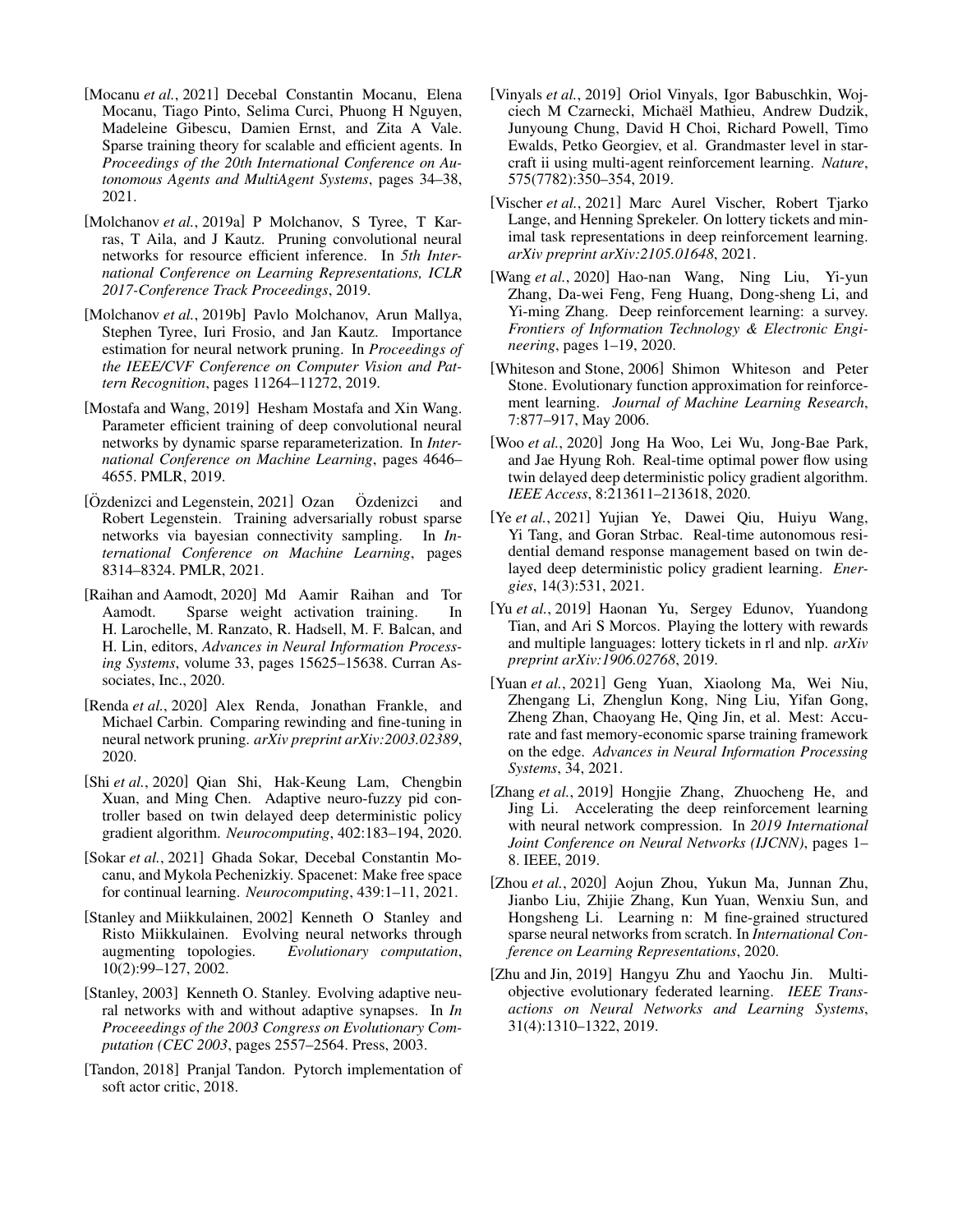# <span id="page-8-1"></span>A Experimental Details

For a direct comparison with the TD3 algorithm, we follow the same setting as in [\[Fujimoto](#page-6-4) *et al.*, 2018]. We use multilayer perceptrons for the actor and critics networks with two hidden layers of 256 neurons and a ReLU activation function. A Tanh activation is applied to the output layer of the actor network. Sparse connections are allocated in the first two layers for all networks while the output layer is dense. We use  $\lambda^2$  of 64 for all environments. In contrast,  $\lambda^1$  varies across environments because it depends on each environment's state and action dimensions. We use  $\lambda^1$  of 7 for HalfCheetah-v3, Hopper-v3, and Walker2d-v3. For Ant-v3 and Humanoid-v3, we use  $\lambda^1$  of 40 and 61, respectively. The same sparsity levels are used for Static-TD3.

We adapt the sparse connections every  $e$  time steps, with  $e = 1000$ . A fraction of the sparse connections  $\eta$  is adapted with  $\eta = 0.05$ . The networks are trained using Adam optimizer with a learning rate of 0.001 and a weight decay of 0.0002. The networks are trained with mini-batches  $(N)$  of 100, sampled uniformly from a replay buffer containing the entire history of the agent.

Following the TD3 algorithm [\[Fujimoto](#page-6-4) *et al.*, 2018], we added noise of  $\epsilon \sim \mathcal{N}(0, 0.2)$  to the actions chosen by the target actor network and clipped to  $(-0.5, 0.5)$ . The actor and target networks are updated every 2 steps ( $d = 2$ ). The  $\tau$ used for updating the target networks equals 0.005. A purely exploratory policy is used for the first 25000 time steps, then an off-policy exploration strategy is used with Gaussian noise of  $\mathcal{N}(0, 0.1)$  added to each action.

The hyperparameters for the dynamic sparse training  $(\lambda^1, \lambda^2, \eta, e)$  are selected using random search. Each environment is run for 1 million time steps with evaluations every 5000 time steps, where each evaluation reports the average return over 10 episodes with no exploration noise. LCA is calculated using the average return computed every 5000 time steps. Our results are reported over 5 seeds.

All models are implemented with PyTorch and trained on Nvidia GPUs. We use the official code from the authors of TD3 [\[Fujimoto](#page-6-4) *et al.*, 2018], which has an MIT license, to reproduce the results of TD3 with the above settings.

For SAC, we use the Pytorch implementation from [\[Tan](#page-7-21)[don, 2018\]](#page-7-21). We follow the settings from the original paper [\[Haarnoja](#page-6-5) *et al.*, 2018a] with the same architecture used for TD3. The networks are trained using Adam optimizer with a learning rate of 0.0003 and mini-batches of 256. We use  $\tau$  of 0.005 and a target update interval of 1. The models are trained for 1M steps.

# <span id="page-8-2"></span>B Evaluation Metrics

In this appendix, we explain the details of the metrics used to assess the performance of our proposed method.

Return (R). The average return is the standard metric used in the RL research to measure the *performance* of an agent. The return is the sum of rewards  $(r)$  obtained in one episode of  $T$  steps.  $R$  is calculated as follows:

$$
R = \sum_{t=1}^{T} r_t.
$$
\n(8)

Learning curve area (LCA). This metric estimates the learning speed of a model. LCA measures the area under the training curve of a method. Intuitively, the higher learning curve, the faster the learner is. We adapt this metric from [\[Chaudhry](#page-5-2) *et al.*, 2018] to fit the reinforcement learning paradigm. LCA is calculated as follows:

$$
LCA = \frac{1}{\Delta} \int_0^{\Delta} R(t)dt = \frac{1}{\Delta} \sum_{t=0}^{\Delta} R(t),
$$
 (9)

where  $\Delta$  is the number of training steps and R is the average return.

Network size (#params). This metric estimates the *memory cost* consumed by an agent. The network size is estimated by the summation of the number of connections allocated in its layers as follows:

#params = 
$$
\sum_{l=1}^{L} ||\mathbf{W}^{l}||_{0}
$$
, (10)

where  $W^l$  is the actual weights used in layer  $l, \|.\|_0$  is the standard  $L_0$  norm, and L is the number of layers in the model. For sparse neural networks,  $\|\mathbf{W}^l\|_0$  is controlled by its defined sparsity level for the model.

Floating-point operations (FLOPs). This metric estimates the *computational cost* of a method by calculating how many FLOPs are required for training. We follow the method described in [Evci *et al.*[, 2020\]](#page-6-11) to calculate the FLOPs. The FLOPs are calculated with the total number of multiplications and additions layer by layer in the network.

FLOPs is the typical used metric in the literature to compare a DST method against its dense counterpart. The motivation is twofold. First, it gives an unbiased estimate of the actual required number of operations since the running time would differ from one implementation to another. Second, more importantly, existing dynamic sparse training methods in the literature are currently prototyped using masks over dense weights to simulate sparsity [\[Hoefler](#page-6-2) *et al.*, 2021]. This is because most deep learning specialized hardware is optimized for dense matrix operations. Therefore, the running time using these prototypes would not reflect the actual gain in memory and speed using a truly sparse network. Therefore, the FLOPs and network parameters are the current commonly used metrics to estimate the computation and memory costs respectively for sparse neural networks [\[Hoefler](#page-6-2) *et al.*, 2021].

### <span id="page-8-0"></span>C Hardware and Software Support

As a joint community effort, research on sparsity is going into three parallel directions: First, hardware that supports sparsity. NVIDIA released NVIDIA A100, which supports a 50% fixed sparsity level [Zhou *et al.*[, 2020\]](#page-7-22). Second, software libraries that support truly sparse implementations. Efforts have been started to be devoted to supervised learning [\[Liu](#page-6-17) *et al.*[, 2020\]](#page-6-17). Third, algorithmic methods, our focus, that aim to provide approaches that achieve the same performance of dense models using sparse networks [\[Hoefler](#page-6-2) *et al.*, 2021]. With the parallel efforts in the three directions, we would be able to actually provide faster, memory-efficient, and energyefficient deep neural networks. This is further discussed in [\[Hooker, 2021;](#page-6-22) [Mocanu](#page-7-3) *et al.*, 2021].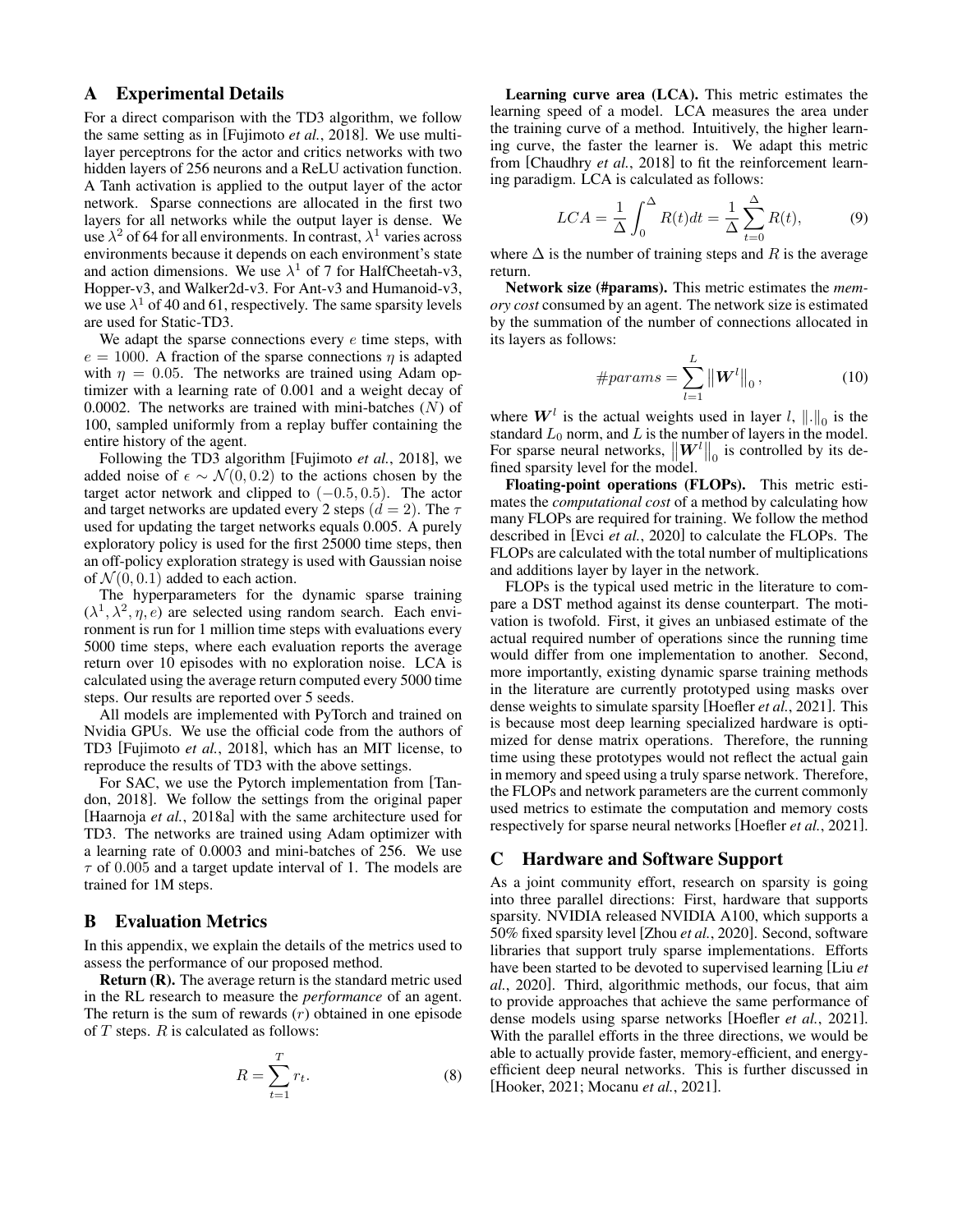# <span id="page-9-1"></span>D Learning Behavior Analysis

To analyze the effect of the absence of true labels in the behavior of dense and dynamic sparse agents, we perform experiments in which an agent starts learning from samples drawn from a learned policy (Section [4.2\)](#page-4-0). We test two learned policies with different performance to study how the quality of the initial samples affects the learning behavior. To this end, we train two dense policies using TD3 for  $5 \times 10^5$ and  $7 \times 10^5$  steps on Half-Cheetah-v3. Similarly, we train two sparse policies for the same time steps using DS-TD3. Instead of using a purely exploratory policy, we draw samples from the learned policies to fill the initial buffers for dense and dynamic sparse agents that learn from scratch.

As discussed in Section [4.2,](#page-4-0) the performance of dense DRL agents is more affected by the initial samples. The better the samples are, the higher performance is. On the other hand, dynamic sparse agents adapt quickly to the improving samples over time and are less affected by the quality of the initial samples.

# <span id="page-9-0"></span>E DS-SAC

In this appendix, we demonstrate that our proposed dynamic sparse training approach can be integrated with other stateof-the-art DRL methods. We use the soft actor-critic (SAC) method [\[Haarnoja](#page-6-21) *et al.*, 2018b] and name our improved version of it as Dynamic Sparse SAC or DS-SAC.

SAC is an off-policy algorithm that optimizes a stochastic policy. A key feature of this method is entropy regularization. The policy is trained to maximize a trade-off between expected return and entropy (a measure of randomness). Thus, the agent addresses the exploration-exploitation trade-off, which results in policies that explore better. Algorithm [4](#page-9-2) shows our proposed DS-SAC. We integrated the four components of our approach (sparse topology initialization, adaptation schedule, topological adaptation, and maintain sparsity levels) into the original algorithm.

Tasks. We compared our proposed DS-SAC with SAC. We performed our experiments on five MuJoCo control tasks. Namely, we tested the following environments: HalfCheetahv3, Hopper-v3, Walker2d-v3, Ant-v3, and Humanoid-v3.

Experimental settings. We follow the setting from the SAC method [\[Haarnoja](#page-6-5) *et al.*, 2018a]. All networks are multilayer perceptrons with two hidden layers of 256 neurons and a ReLU activation function. The networks are training with Adam optimizer and a learning rate of 0.0003. We use minibatches of 256. Each environment is run for 1 million steps. As DRL algorithms and their variants behave differently in various settings/environments, to cover a wider range of possible scenarios, we study here the case of hard target update where  $\tau = 1$  [\[Haarnoja](#page-6-5) *et al.*, 2018a]. Following the original paper, target update interval= 1000. We use a temperature  $\alpha$ of 0.2. Table [3](#page-9-3) shows the value used for  $\lambda^1$  and  $\lambda^2$  to determine the sparsity levels for DS-SAC. We use e of 1000 and  $\eta$  of 0.1. The hyperparameters are selected using a random search. Our results are reported over 5 seeds.

Metrics. We used the same metrics discussed in Section [4](#page-3-2) to assess the performance of our proposed method.

## <span id="page-9-2"></span>Algorithm 4 DS-SAC

- 1: Require:  $\lambda^l$ ,  $\eta$ ,  $e$
- 2: Create  $M_{\phi}$ ,  $M_{\theta_1}$ , and  $M_{\theta_2}$  with Erdős–Rényi random graph with sparsity level  $\lambda^{l}$
- 3:  $\theta_1 \leftarrow \theta_1 \odot \textit{M}_{\theta_1}, \theta_2 \leftarrow \theta_2 \odot \textit{M}_{\theta_2}, \phi \leftarrow \phi \odot \textit{M}_{\phi}$
- 4: Initialize target networks  $\bar{\theta}_1 \leftarrow \hat{\theta}_1, \bar{\theta}_2 \leftarrow \theta_2$
- 5:  $\mathcal{D} \leftarrow \emptyset$  // Initialize an empty replay pool
- 6: for each iteration do
- 7: for each environment step do
- 8:  $a_t \sim \pi_\phi(a_t|s_t)$  // Sample action from the policy
- 9:  $s_{t+1} \sim p(s_{t+1}|s_t, a_t)$  // Sample transition from the environment
- 10:  $\mathcal{D} \leftarrow \mathcal{D} \cup \{(s_t, a_t, r(s_t, a_t), s_{t+1})\}$  // Store the transition in the replay pool
- 11: end for
- 12: for each gradient step do
- 13:  $\theta_i \leftarrow \dot{\theta}_i \lambda_Q \hat{\nabla}_{\theta_i} J_Q(\theta_i)$  // Update Q-functions
- 14: **if**  $t \mod e$  **then**
- 15:  $\theta_i \leftarrow \text{TopologicalAdaptation}(\theta_i, \mathbf{M}_{\theta_i}, \eta)$  (Algo. [2\)](#page-3-0)
- 16: end if
- 17:  $\phi \leftarrow \phi \lambda_{\pi} \hat{\nabla}_{\phi} J_{\pi}(\phi)$  // Update policy weights
- 18: **if**  $t \mod e$  **then**
- 19:  $\phi \leftarrow \text{TopologicalAdaptation}(\phi, \mathbf{M}_{\phi}, \eta)$  (Algo. [2\)](#page-3-0) 20: end if
- 21:  $\bar{\theta}_i \leftarrow \tau \theta_i + (1 \tau) \bar{\theta}_i$  // Update target network
- 22:  $\overline{\theta}_i \leftarrow$  MaintainSparsity $(\overline{\theta}_i, ||\theta_i||_0)$  (Algo. [3\)](#page-3-1)

23: end for

24: end for

<span id="page-9-3"></span>Table 3: The value used for  $\lambda^1$  and  $\lambda^2$  in each environment for the DS-SAC algorithm.

| Environment    | $\lambda^1$ | $\lambda^2$ |
|----------------|-------------|-------------|
| HalfCheetah-v3 | 12          | 80          |
| Walker2d-v3    | 12          | 80          |
| Hopper-v3      | 7           | 20          |
| Ant- $v3$      | 30          | 64          |
| Humanoid-v3    | 61          | 64          |

Results. Figure [4](#page-10-0) shows the learning behavior of DS-SAC and SAC. Consistent with our previous observations, DS-SAC learns faster, especially at the beginning of the training. The LCA of DS-SAC is higher than SAC for all environments, as shown in Table [4.](#page-10-1) DS-SAC outperforms the final performance of SAC for all environments except one where it achieves a very close performance to it, as illustrated in Table [5.](#page-10-2) Please note that the results of SAC are slightly different from the ones obtained in Section [4.1](#page-3-3) as we study here the hard target update case of SAC [\[Haarnoja](#page-6-21) *et al.*, 2018b].

These experiments reveal that we can achieve gain in a DRL agent's learning speed and performance while reducing its required memory and computation costs for training.